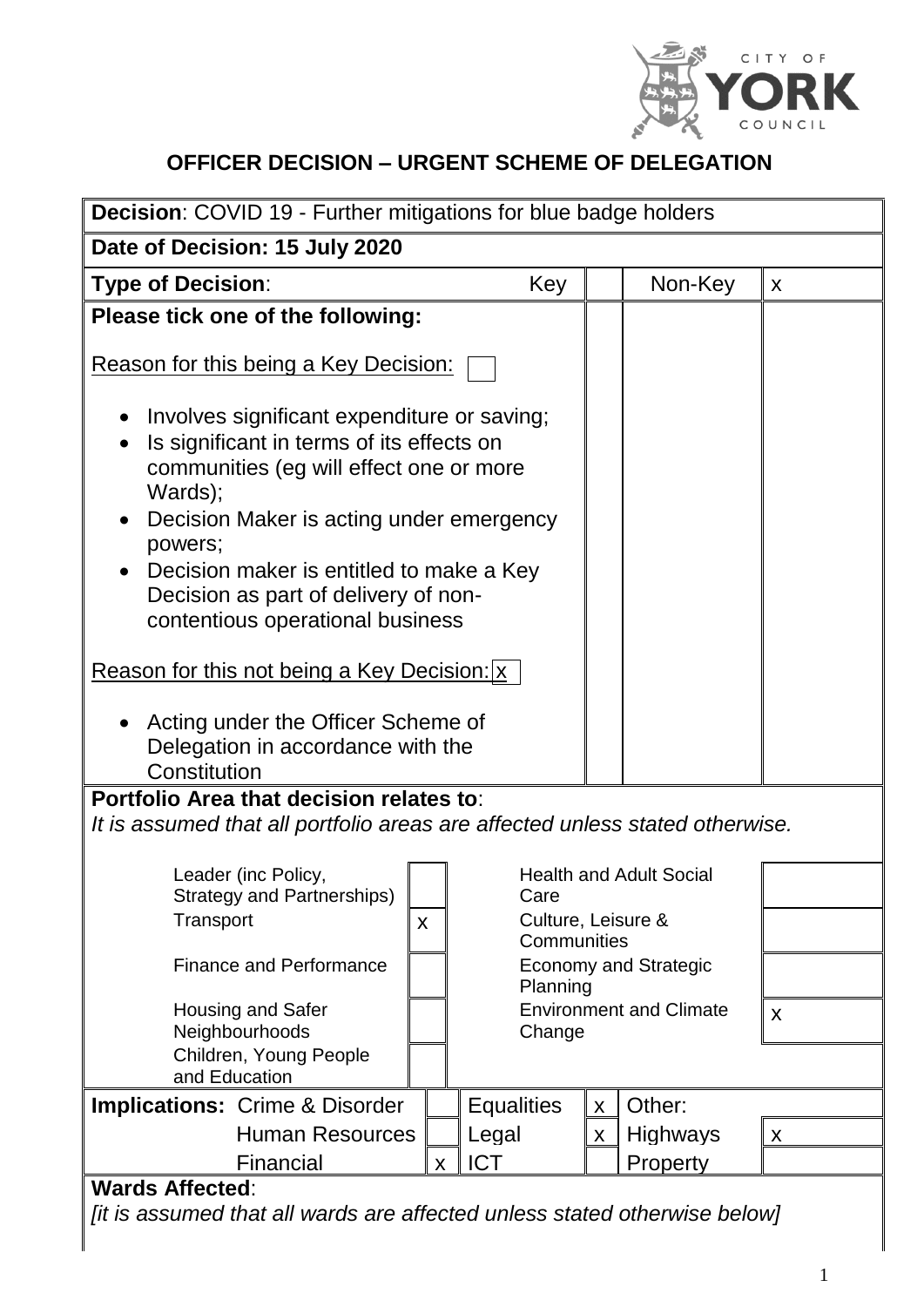

#### **Comments/Observations:**

Consultation:

Prior to making the decision the Deputy Chief Executive will proactively consult with the following:

- Leader of the Council (and in his absence the Deputy Leader of the Council)
- Chief Finance Officer (s151 Officer)
- Chief Legal Officer (Monitoring Officer)
- Head of HR & OD (where relevant and appropriate)
- Director of Public Health (where relevant and appropriate)

# **Comments received:**

# *[please note those received from officers may be included within the report]*

Leader of the Council (and in his absence the Deputy Leader of the Council): Need to keep under review the usage of what is provided to assess impact and engage with the affected community going forward.

Chief Finance Officer (s151 Officer):

The cost of the introduction of additional disabled bays is likely to cost c£200 per bay. This cost as well as the cost of the extension of the Monk Bar Taxi provision will be funded from the £530k budget set aside for Economy recovery at the June Executive. Should this service continue beyond that date, further discussion on the financial implications will be required.

Chief Legal Officer (Monitoring Officer): *[insert comments received here]*

Head of HR & OD (where relevant and appropriate): *[insert comments received here]*

Director of Public Health (where relevant and appropriate): *[insert comments received here]*